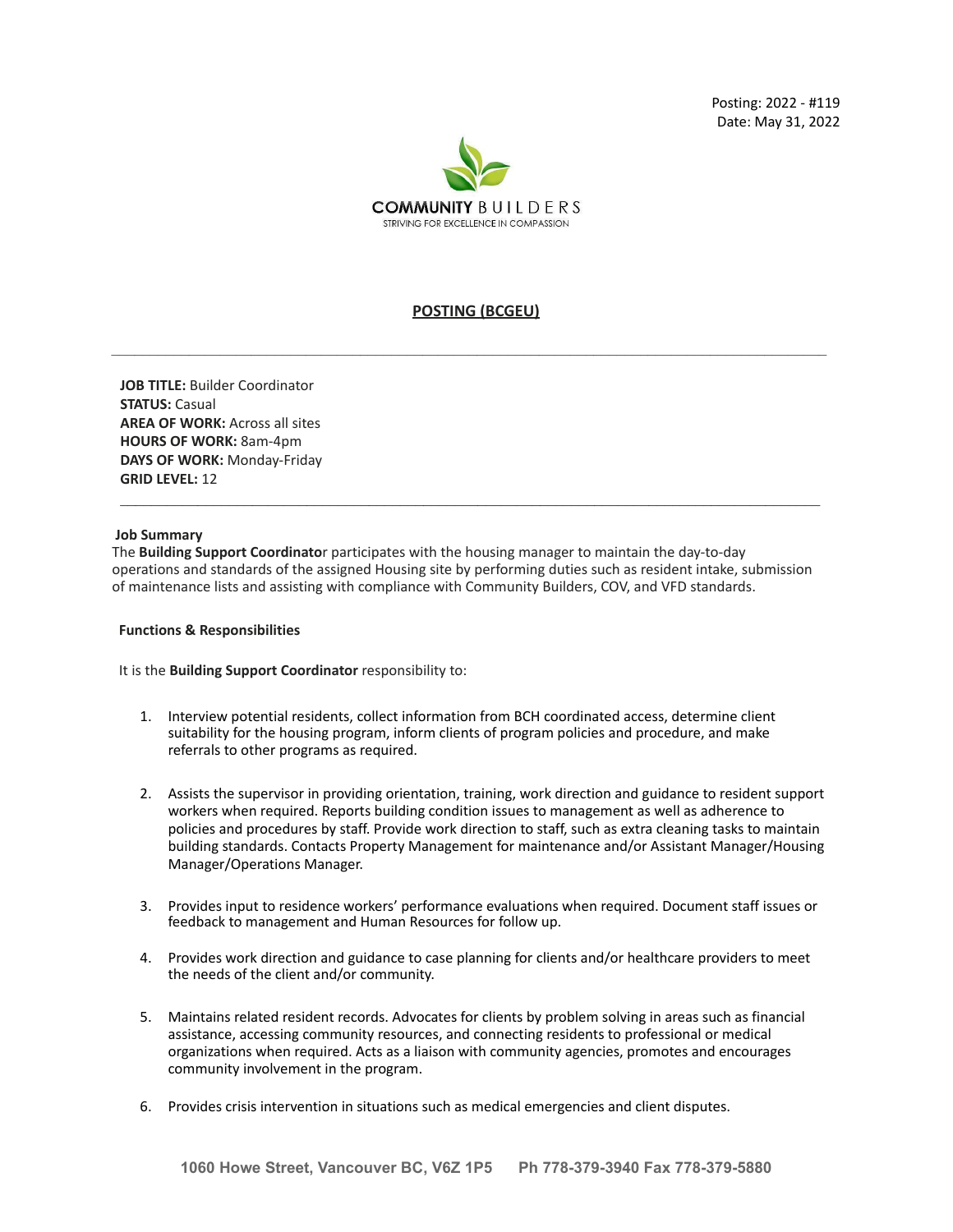Posting: 2022 - #119 Date: May 31, 2022



- 7. Performs other related duties as assigned
- 8. Participate in case planning with Home Support Worker to assist vulnerable residents with required support levels.
- 9. Make sure the safety binder is current with banned lists, staff meeting minutes, etc.
- 10. Maintaining building occupancy and rent collection is the highest priority, liaising with the ministry about rents. Post appropriate notices on resident doors for nonpayment of rents. Oversee room turnover and conduct intake of new residents. Sign tenancy agreements for new residents. (Tenancy Agreements/Program Housing Agreement).
- 13. Do regular building rounds during each shift.

14. Ensure hallways are clear at all times, no health and safety hazards to tenants exist in common areas. Notify management if there is excess garbage.

15. Conduct monthly room checks. Document any fire safety deficiencies, maintenance deficiencies, pest control issues, clutter, health, and safety hazards. Assist with arranging Resident Support Worker and Home support staff as needed for cluttered/hoarding rooms.

16. Ensure the schedule and tenant roster are always posted.

- Conduct wellness checks for residents not seen.
- Resident files need to be kept in a filing cabinet and updated regularly.
- Use a database to record all significant/routine resident interactions.
- Send daily shift reports.

17. Resident Issues

- Write incident reports for resident behavioral issues.
- All evictions must be done with approval from the director and input from the staff and management team.

18. Resident Support – To be completed with RSW

- Check in with vulnerable and at-risk residents, provide peer counselling, and support.
- Arrange mental health support, home support and other services.
- Liaise with service providers.
- Report any serious issues to Management.
- Assist care aide/Personal Support Worker when needed for resident care issues

19. Inspections

- Be present during the annual city of Vancouver inspection and fire inspection.
- Follow instructions of the Property Manager to assist with preparation and site compliance.
- Forward any notices of violations to Management.